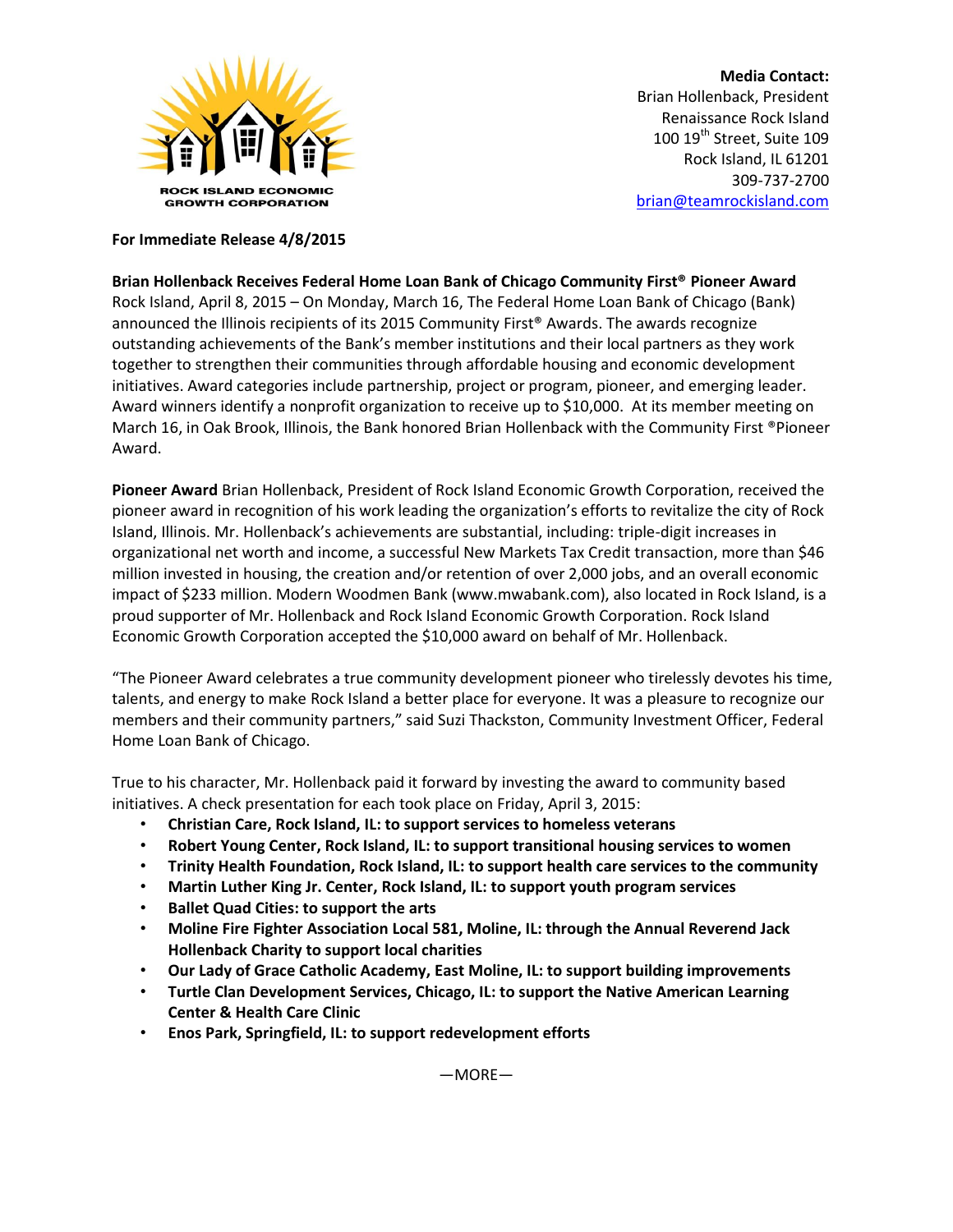**About Rock Island Economic Growth Corporation** Rock Island Economic Growth Corporation (GROWTH) is a 501(c)(3) Community Housing Development Organization (CHDO); To date, GROWTH has impacted nearly 1000 units of housing in Rock Island, including the construction of eleven new construction homes since 2012, and creation of 223 units of housing downtown Rock Island. GROWTH is housed under Renaissance Rock Island, an umbrella name for three inter-connected organizations dedicated to the revitalization of Rock Island- of which Brian Hollenback is President. In addition to GROWTH, the Development Association of Rock Island, Inc. (DARI) focuses on commercial and industrial development; and The Downtown Rock Island Arts & Entertainment District, Inc. (The District) markets the downtown and produces unique downtown events.

**About MWABank** Based in Rock Island since its founding in 2003, Modern Woodmen Bank is a wholly owned subsidiary of Modern Woodmen of America. 31 people are employed in the downtown Rock Island headquarters at 100 17th Street. With approximately \$250 million in assets and 25,000 account holders, Modern Woodmen Bank serves Modern Woodmen members nationwide and the general public in the greater Quad-City area.

**About the Federal Home Loan Bank of Chicago** The Federal Home Loan Bank of Chicago is a \$71.8 billion wholesale bank serving the needs of member housing finance institutions located in Illinois and Wisconsin. Our mission is to partner with our member shareholders to provide them competitively priced funding, a reasonable return on their investment, and support for community investment activities. The U.S. Congress created the Federal Home Loan Bank System, which includes 12 Federal Home Loan Banks, in 1932 to promote housing finance, but each Bank is wholly owned by its member institutions. For more information about the Federal Home Loan Bank of Chicago, please visit www.fhlbc.com or @FHLBC on Twitter. "Community First" and "Downpayment Plus" are registered trademarks of the Federal Home Loan Bank of Chicago.



**(above) Check Presentation to Brian Hollenback, Federal Home Loan Bank of Chicago's Pioneer Award Recipient** *Left to right: Brian Hollenback, President and CEO, Rock Island Economic Growth Corporation; Michael Peterson, Associate, Rock Island Community Growth Corporation; Amy Clark, Grant Administration Director, Rock Island Community Growth Corporation; Beth Payne, Administration Director, Rock Island Community Growth Corporation; Matt Feldman, President and CEO, Federal Home Loan Bank of Chicago; Mark Sperfslage, Executive Vice President, Modern Woodmen Bank; Steve Rosenbaum, Chairman of the Board, Federal Home Loan Bank of Chicago; Suzi Thackston, Community Investment Officer, Federal Home Loan Bank of Chicago.*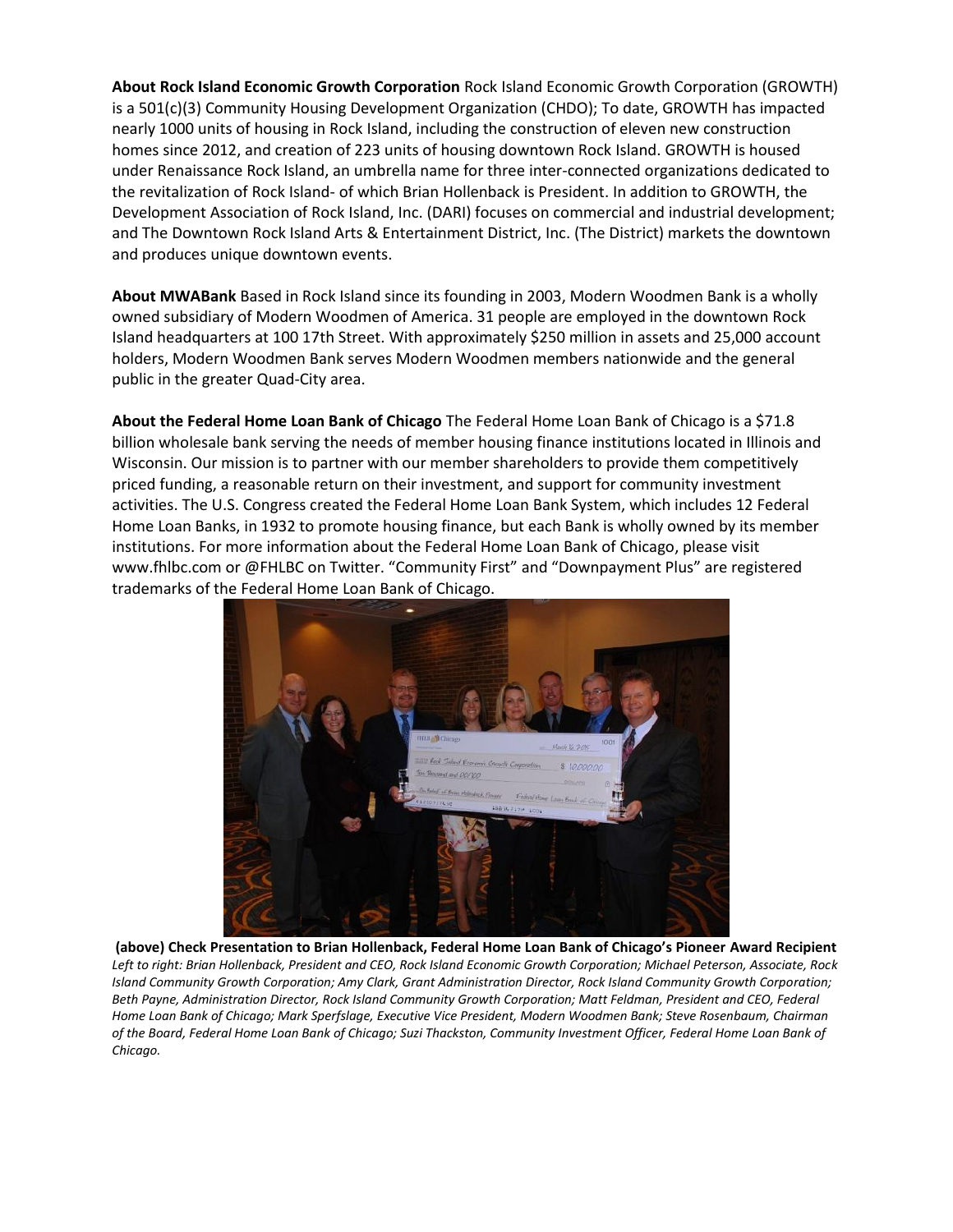

## **(above) Check Presentation to Robert Young Center for Douglas Park Place to support transitional housing services to women.**

*Left to right: Brian Hollenback, President and CEO, Renaissance Rock Island; Ametra Carrol-Castaneda, Mental Health Professional/ Site Coordinator, UnityPoint Health - Trinity, and Dennis Duke, COO of Robert Young Center.*



**(above) Check Presentation to Martin Luther King Jr. Community Center to support youth programs.**  *Left to right: S. Edward Yancy , Board Member for Martin Luther King Jr. Community Center, Reverend Dwight Ford Director, Martin Luther King, Jr. Community Center, and Brian Hollenback, President, Renaissance Rock Island.* 



**(above) Check Presentation to Christian Care, Rock Island, IL: to support services to homeless veterans** *Left to right: Brian Hollenback, President, Renaissance Rock Island and Elaine Winters, Chief Executive Officer, Christian Care.*